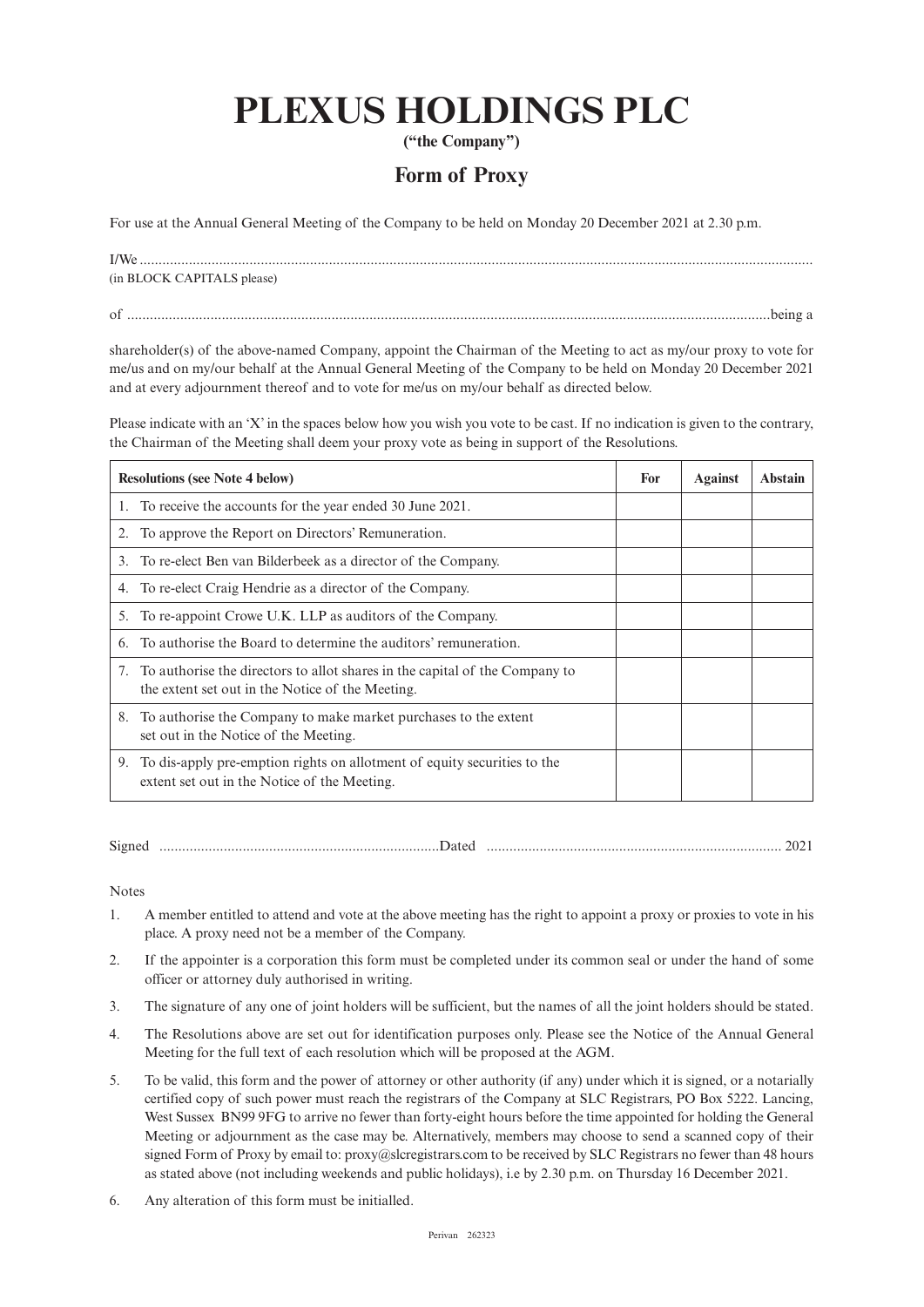### **NOTICE OF ANNUAL GENERAL MEETING**

# **PLEXUS HOLDINGS PLC**

*("the Company") (Company number 3322928)*

Notice is given that the annual general meeting of the members of the Company will be held in London (see Note 1 below) on Monday 20 December 2021 at 2.30 p.m., to consider and, if thought fit, pass the following resolutions, of which resolutions 1 to 7 (inclusive) will be proposed as ordinary resolutions and resolutions 8 and 9 will be proposed as special resolutions:

#### **Report and Accounts**

1. To receive the Audited Accounts and Reports of the Directors and Auditors for the year ended 30 June 2021.

#### **Remuneration Report**

2. To approve the Report on Directors' Remuneration for the year ended 30 June 2021.

#### **Re-election of Directors**

- 3. To re-elect Ben van Bilderbeek as a director who is retiring in accordance with article 72.(B) of the Articles and being eligible, offers himself for re-election.
- 4. To re-elect Craig Hendrie as a director who is retiring in accordance with article 72.(B) of the Articles and being eligible, offers himself for re-election.

#### **Re-appointment of Auditor**

5. To re-appoint Crowe U.K. LLP as Auditor until the conclusion of the next annual general meeting of the Company at which accounts are laid.

#### **Auditor's Remuneration**

6. To authorise the directors to determine the remuneration of the Auditor.

#### **Directors' Authority to Allot Shares**

7. That in substitution for all existing authorities, the directors be generally and unconditionally authorised in accordance with section 551 of the Companies Act 2006 ("**the Act**") to exercise all the powers of the Company to allot shares in the Company or to grant rights to subscribe for or convert any security into shares in the Company up to an aggregate nominal amount of £316,158.71 during the period from the date of the passing of this resolution and expiring on the date of the next annual general meeting or on 31 December 2022, whichever is earlier, but so that this authority shall allow the Company to make offers or agreements before the expiry of this authority which would, or might, require shares to be allotted or rights to subscribe for or convert security into shares to be granted after such expiry.

#### **Purchase of Own Shares**

- 8. That the Company be generally and unconditionally authorised to make one or more market purchases, within the meaning of Section 693(2) of the Act, of Ordinary shares of 1p each in the Company ("**Shares**") and to hold such Shares as treasury shares, provided that:
	- (a) the maximum number of Shares to be repurchased shall be 5,269,311 Shares representing in nominal value 5 per cent. of the Company's issued share capital at the date of this Notice;
	- (b) the minimum price (exclusive of expenses) which may be paid for a Share shall be 1p per share;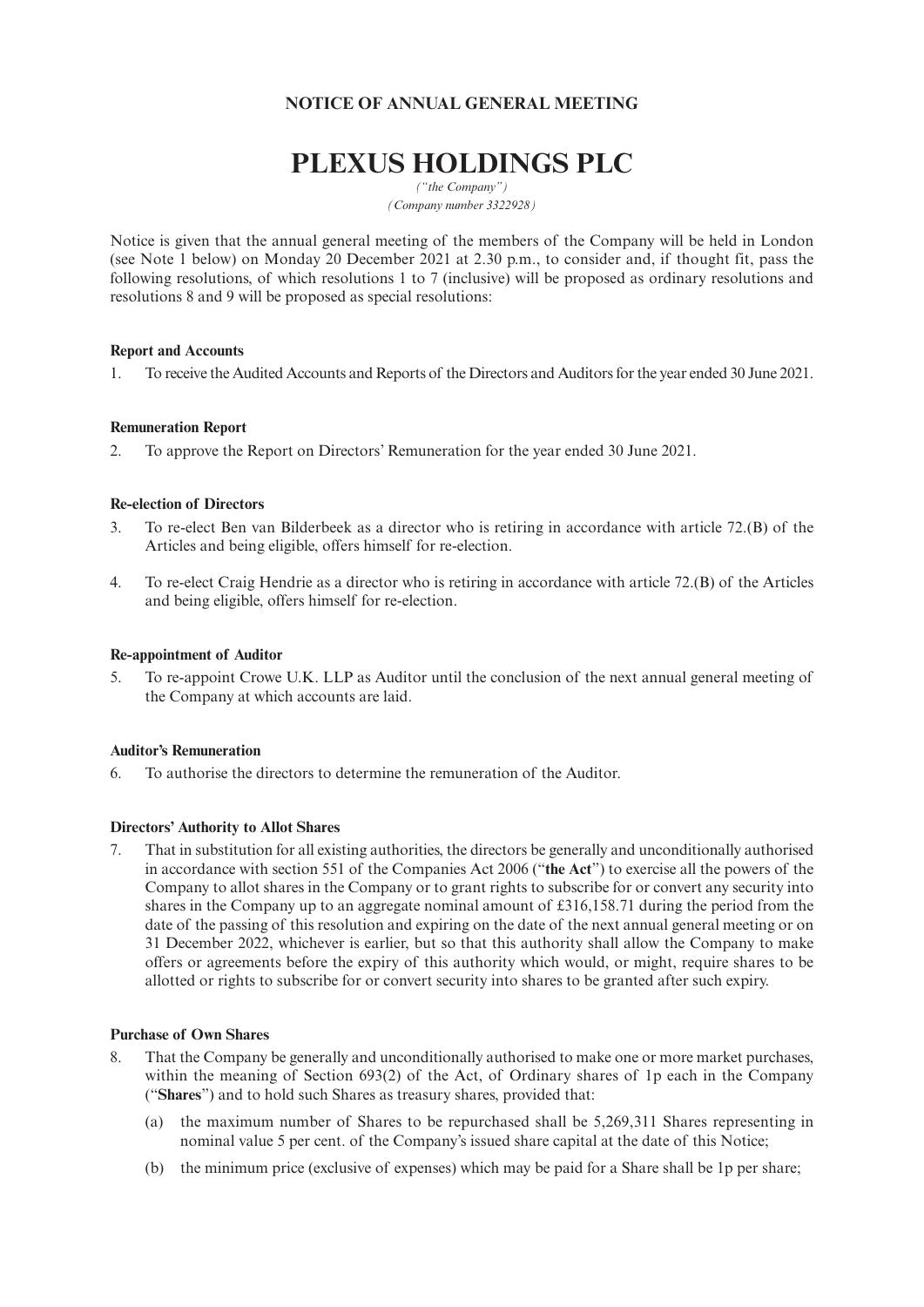- (c) the maximum price (exclusive of expenses) which may be paid for a Share shall be an amount equal to 105 per cent. of the average market value of the Shares (as derived from the mid-market price) for the five business days immediately preceding the date on which the Share is purchased;
- (d) any purchase of Shares will be made in the market for cash at prices below the prevailing net asset value per share as determined by the Directors;
- (e) the authority hereby conferred shall expire at the conclusion of the next Annual General Meeting of the Company or, if earlier, on 31 December 2022; and
- (f) the Company may make a contract to purchase Shares under the authority hereby conferred prior to the expiry of such authority and may make a purchase of Shares pursuant to any such contract notwithstanding such expiry.

#### **Authority to Dis-apply Pre-emption Rights**

- 9. That, subject to Resolutions 7 and 8 above being passed and Section 551 of the Act, the Directors be empowered, pursuant to Section 570 of the Act, to allot equity securities (as defined in Section 560 of the Act) as if Section 561(1) of the Act did not apply to any such allotment, provided that this power shall be limited to the allotment of equity securities:
	- (a) during the period expiring on the date of the next Annual General Meeting of the Company or, if earlier, on 31 December 2022 but so that this power shall enable the Company to make offers or agreements which would or might require equity securities to be allotted after the expiry of this power;
	- (b) up to an aggregate nominal amount of  $\text{\pounds}105,386.23$  representing the nominal value of 10 per cent. of the Company's issued share capital at the date of this Notice; and
	- (c) shall include the power to sell treasury shares under Section 727 of the Act.

Date: 19 November 2021.

By Order of the Board

#### **Tim Hughes**

A duly authorised signatory of Prism Cosec Limited *Company Secretary*

#### **Registered Office:**

Highdown House Yeoman Way Worthing West Sussex BN99 3HH

A member entitled to attend and vote at the above meeting has the right to appoint a proxy or proxies to attend and vote in his place (See Note 1). A proxy need not be a member of the Company.

Your attention is drawn to the notes appearing overleaf and in particular Note 1.